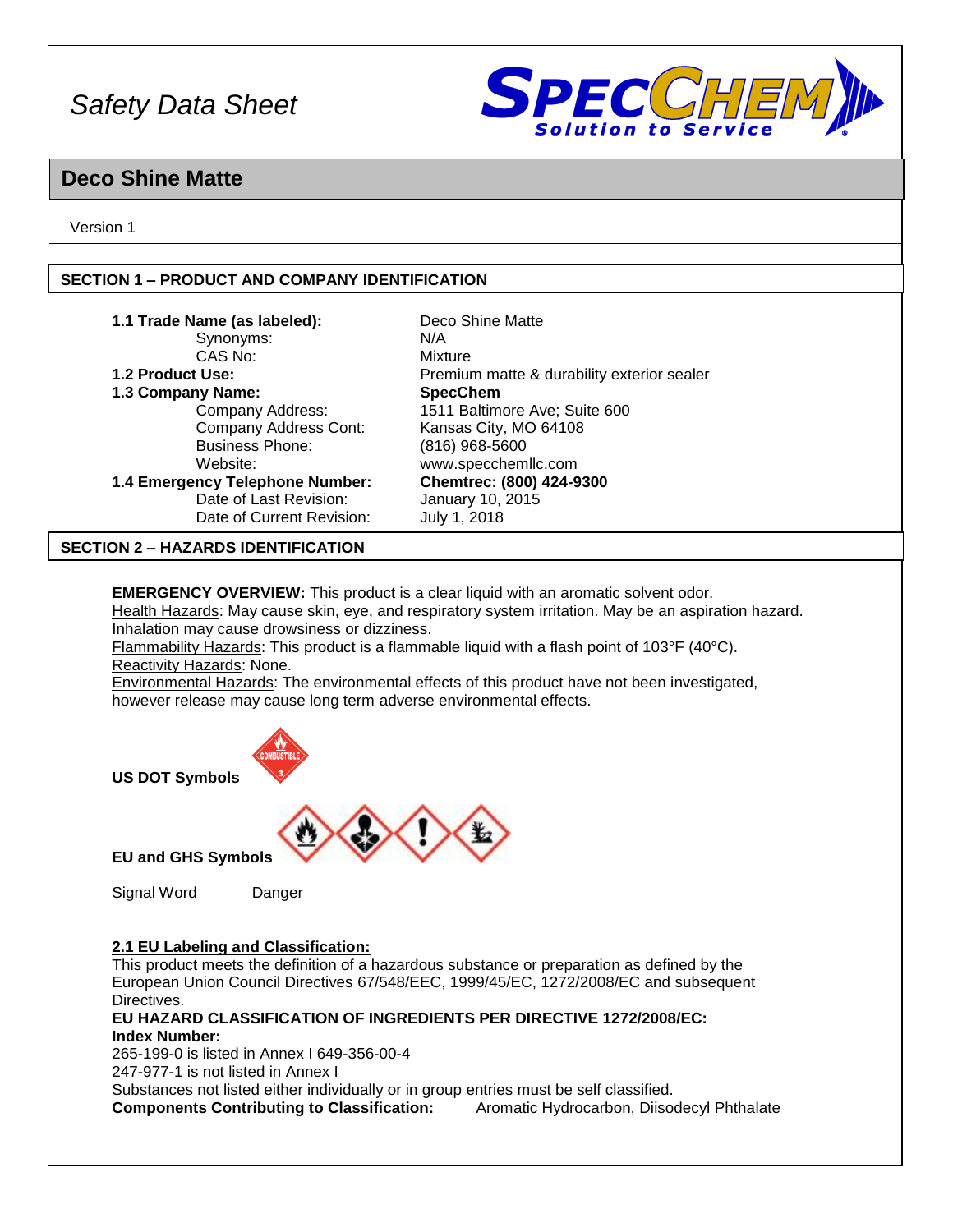

## **Deco Shine Matte**

| 2.2 Label Elements:                |                                                  |
|------------------------------------|--------------------------------------------------|
| <b>GHS Hazard Classifications:</b> | Flammable Liquid Category 3                      |
|                                    | <b>Skin Irritation Category 2</b>                |
|                                    | Germ Cell Mutagenicity Category 1B               |
|                                    | Carcinogenicity Category 1B                      |
|                                    | STOT - SE Category 3 (Respiratory System,        |
|                                    | Central Nervous System)                          |
|                                    | <b>Aspiration Hazard Category 1</b>              |
|                                    | <b>Acute Aquatic Toxicity Category 3</b>         |
|                                    | <b>Chronic Aquatic Toxicity Category 2</b>       |
| <b>Hazard Statements:</b>          | H226 Flammable liquid and vapour                 |
|                                    | H315 Causes skin irritation                      |
|                                    | H340 May cause genetic defects                   |
|                                    | H350 May cause cancer                            |
|                                    | H335 May cause respiratory irritation            |
|                                    | H336 May cause drowsiness or dizziness           |
|                                    | H304 May be fatal if swallowed and enters        |
|                                    |                                                  |
|                                    | airways                                          |
|                                    | H402 Harmful to aquatic life                     |
|                                    | H411 Toxic to aquatic life with long lasting     |
|                                    | effects                                          |
| <b>Precautionary Statements:</b>   | P210 Keep away from heat/sparks/open             |
|                                    | flames/hot surfaces. No smoking.                 |
|                                    | P233 Keep container tightly closed.              |
|                                    | P240 Ground/Bond container and receiving         |
|                                    | equipment.                                       |
|                                    | P241 Use explosion-proof                         |
|                                    | electrical/ventilating/lighting equipment.       |
|                                    | P242 Use only non-sparking tools.                |
|                                    | P243 Take precautionary measures against         |
|                                    | static discharge.                                |
|                                    | P280 Wear protective gloves/eye                  |
|                                    | protection/face protection.                      |
|                                    | P264 Wash thoroughly after handling.             |
|                                    | P201 Obtain special instructions before use.     |
|                                    | P202 Do not handle until all safety precautions  |
|                                    | have been read and understood.                   |
|                                    | P261 Avoid breathing                             |
|                                    | dust/fume/gas/mist/vapours/spray.                |
|                                    |                                                  |
|                                    | P271 Use only outdoors or in a well-ventilated   |
|                                    | area.                                            |
|                                    | P273 Avoid release to the environment.           |
| <b>Response Statements:</b>        | P303+P361+P353 IF ON SKIN (or hair): Take        |
|                                    | off immediately all contaminated clothing. Rinse |
|                                    | skin with water/shower.                          |
|                                    | P370+P378 In case of fire: Use dry sand, dry     |
|                                    | chemical or alcohol-resistant foam for           |
|                                    | extinction.                                      |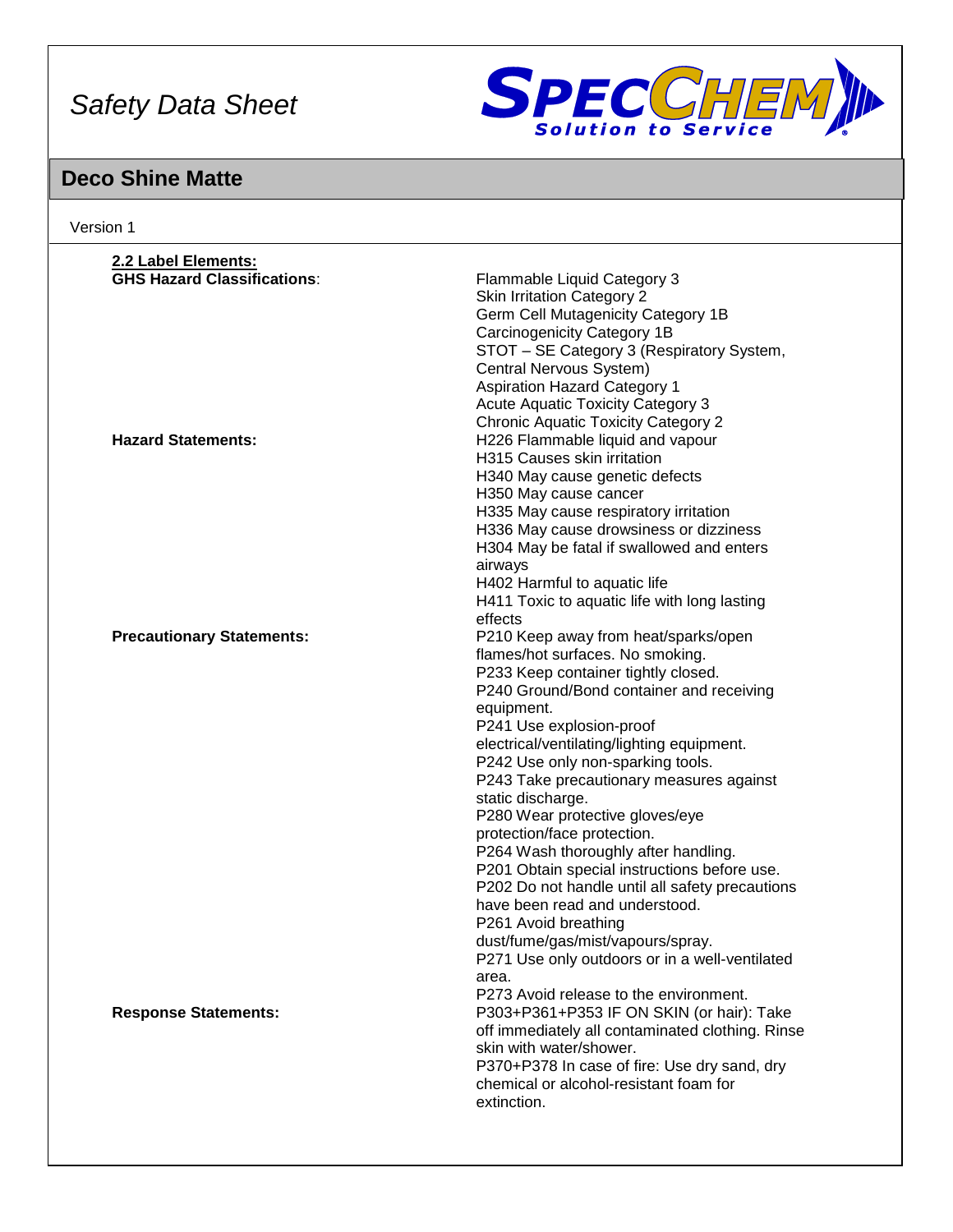

## **Deco Shine Matte**

|                                                                     | P302+P352 IF ON SKIN: Wash with plenty of                                                          |
|---------------------------------------------------------------------|----------------------------------------------------------------------------------------------------|
|                                                                     | water.                                                                                             |
|                                                                     | P321 Specific treatment (see supplemental first                                                    |
|                                                                     | aid instructions on this label).                                                                   |
|                                                                     | P332+P313 If skin irritation occurs: Get medical                                                   |
|                                                                     | advice/attention                                                                                   |
|                                                                     | P364 Wash clothing before reuse.                                                                   |
|                                                                     | P308+P313 IF exposed or concerned: Get                                                             |
|                                                                     | medical advice/attention.                                                                          |
|                                                                     | P304+P340 IF INHALED: Remove person to                                                             |
|                                                                     | fresh air and keep comfortable for breathing.                                                      |
|                                                                     | P312 Call a POISON Center/doctor if you feel                                                       |
|                                                                     | unwell.                                                                                            |
|                                                                     | P301+P310 IF SWALLOWED: Immediately call<br>a POISON Center/doctor.                                |
|                                                                     | P331 Do NOT induce vomiting.                                                                       |
|                                                                     | P391 Collect spillage.                                                                             |
| <b>Storage Statements:</b>                                          | P403+P235 Store in a well-ventilated place.                                                        |
|                                                                     | Keep cool.                                                                                         |
|                                                                     | P233 Keep container tightly closed.                                                                |
|                                                                     | P405 Store locked up.                                                                              |
| <b>Disposal Statements:</b>                                         | P501 Dispose of contents/container in                                                              |
|                                                                     | accordance with                                                                                    |
|                                                                     | local/regional/national/international regulations.                                                 |
| 2.3 Health Hazards or Risks From Exposure:                          |                                                                                                    |
| <b>Symptoms of Overexposure by Route of Exposure:</b>               |                                                                                                    |
|                                                                     | The most significant routes of overexposure for this product are by contact with skin or eyes. The |
| symptoms of overexposure are described in the following paragraphs. |                                                                                                    |
| Acute:                                                              |                                                                                                    |
|                                                                     | Inhalation: May cause respiratory tract irritation. May cause headaches, drowsiness, or dizziness. |
|                                                                     | Skin Contact: May cause moderate irritation to skin. Repeated exposure may cause skin dryness or   |
| cracking.                                                           |                                                                                                    |

Eye Contact: Vapours and direct contact to the eyes may be irritating.

Ingestion: May cause lung damage if aspirated.

**Chronic:** Repeated exposure may cause skin dryness or cracking.

## **Target Organs:**

Acute: Skin, Respiratory System, Lungs Chronic: Skin

## **SECTION 3 – COMPOSITION / INFORMATION ON INGREDIENTS**

| <b>Hazardous Ingredients</b>                                                                                                                                   | WT%      | <b>CAS No.</b> | <b>EINECS No.</b> | <b>Hazard Classification</b>                                                                  |
|----------------------------------------------------------------------------------------------------------------------------------------------------------------|----------|----------------|-------------------|-----------------------------------------------------------------------------------------------|
| Aromatic Hydrocarbon                                                                                                                                           | $< 80\%$ | 64742-95-6     | 265-199-0         | Flam. Liq. 3; Skin Irrit. 2; Carc. 1B, Muta. 1B; STOT<br>SE 3; ASP. Tox. 1, Aquatic Chronic 2 |
| <b>Diisodecyl Phthalate</b>                                                                                                                                    | $< 2\%$  | 68515-49-1     | 247-977-1         | Aquatic Acute 1, Aquatic Chronic 1                                                            |
| Balance of other ingredients are non-hazardous or less than 1% in concentration (or 0.1% for carcinogens, reproductive toxins, or<br>respiratory sensitizers). |          |                |                   |                                                                                               |
|                                                                                                                                                                |          |                |                   |                                                                                               |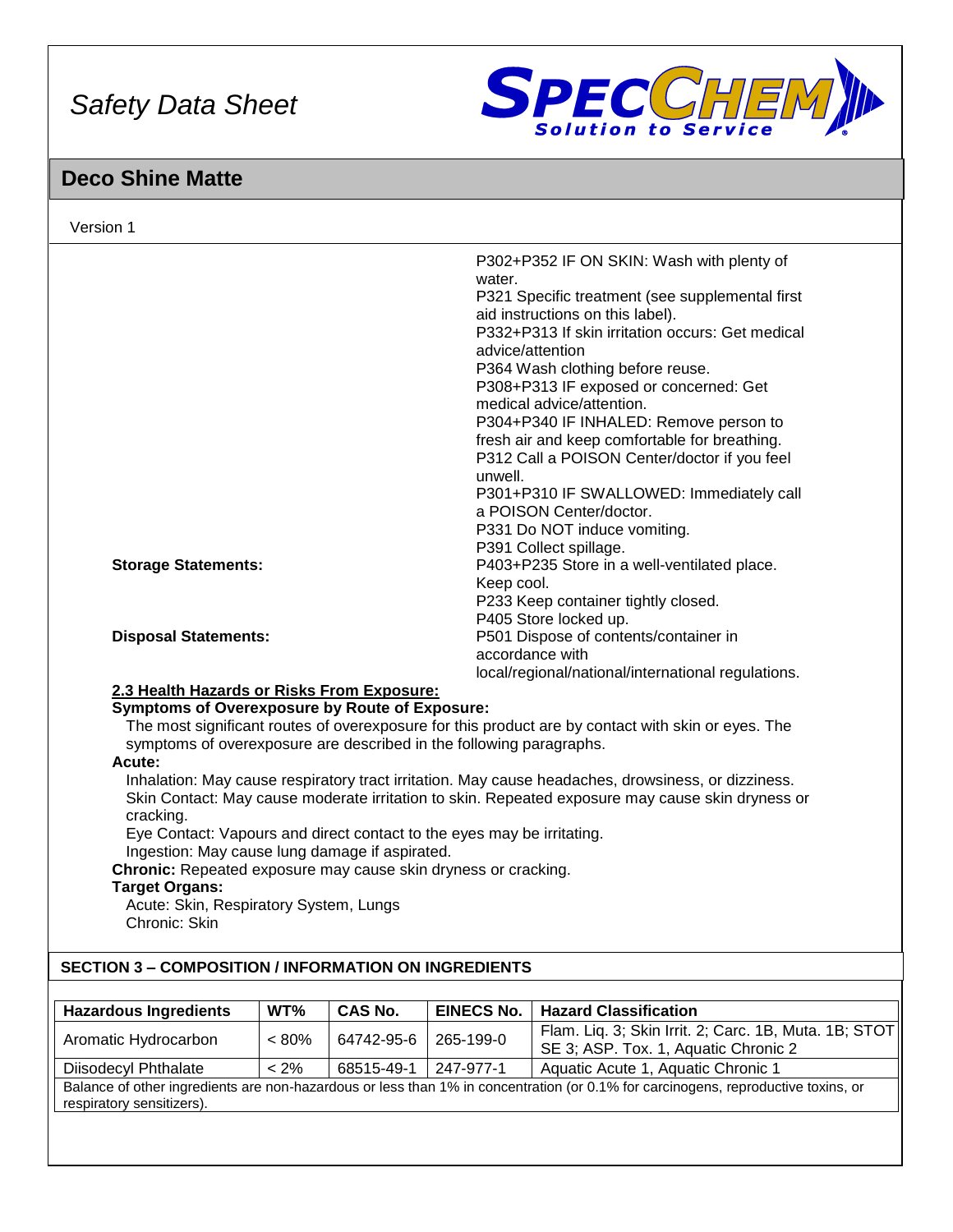

## **Deco Shine Matte**

### Version 1

**Note:** All WHMIS required information is included in appropriate sections based on the ANSI Z400.1-2010 format. This product has been classified in accordance with the hazard criteria of the CPR and the MSDS contains all the information required by the CPR, EU Directives and the Japanese Industrial Standard JIS Z 7250:2000

## **SECTION 4 – FIRST AID MEASURES**

### **4.1 Description of First Aid Measures:**

| <b>Eye Contact:</b>           | If product enters the eyes, flush with plenty of water or eye wash                       |  |  |  |
|-------------------------------|------------------------------------------------------------------------------------------|--|--|--|
|                               | solution for several minutes. Remove contacts if present and easy to do.                 |  |  |  |
|                               | Seek medical attention if irritation persists.                                           |  |  |  |
| <b>Skin Contact:</b>          | Wash skin thoroughly with soap and water after handling. Seek medical                    |  |  |  |
|                               | attention if irritation develops and persists.                                           |  |  |  |
|                               |                                                                                          |  |  |  |
| Inhalation:                   | If breathing becomes difficult, remove victim to fresh air. If necessary,                |  |  |  |
|                               | use artificial respiration to support vital functions. Seek medical                      |  |  |  |
|                               | attention.                                                                               |  |  |  |
| Ingestion:                    | If product is swallowed, call physician or poison center immediately. If                 |  |  |  |
|                               | professional advice is not available, do not induce vomiting. Never                      |  |  |  |
|                               | induce vomiting or give dilutents (milk or water) to someone who is                      |  |  |  |
|                               | unconscious, having convulsions, or who cannot swallow. Seek medical                     |  |  |  |
|                               |                                                                                          |  |  |  |
|                               | advice. Take a copy of the label and/or SDS with the victim to the health                |  |  |  |
|                               | professional.                                                                            |  |  |  |
| <b>Medical Conditions</b>     |                                                                                          |  |  |  |
| <b>Generally Aggravated</b>   |                                                                                          |  |  |  |
| <b>By Exposure:</b>           | Pre-existing skin, respiratory system or eye problems may be                             |  |  |  |
|                               | aggravated by prolonged contact.                                                         |  |  |  |
|                               | 4.2 Symptoms and Effects Both Acute and Delayed: Exposure to skin, eyes, and respiratory |  |  |  |
|                               | system may cause irritation. May cause headaches, drowsiness, or                         |  |  |  |
|                               |                                                                                          |  |  |  |
| dizziness. Aspiration hazard. |                                                                                          |  |  |  |
|                               | 4.3 Recommendations to Physicians: Treat symptoms and eliminate overexposure.            |  |  |  |

## **SECTION 5 – FIRE FIGHTING MEASURES**

## **5.1 Fire Extinguishing Materials:**

**Use the following fire extinguishing materials: Water Spray:** No

**Foam:** Yes **Halon:** Yes **Carbon Dioxide:** Yes **Dry Chemical:** Yes **Other:** Any "C" Class

## **5.2 Unusual Fire and Explosion Hazards:**

**Irritating and toxic fumes may be produced at high temperatures. Use of water may result if the formation of a toxic aqueous solution. Do not allow run-off from fire fighting to enter drains or water courses.**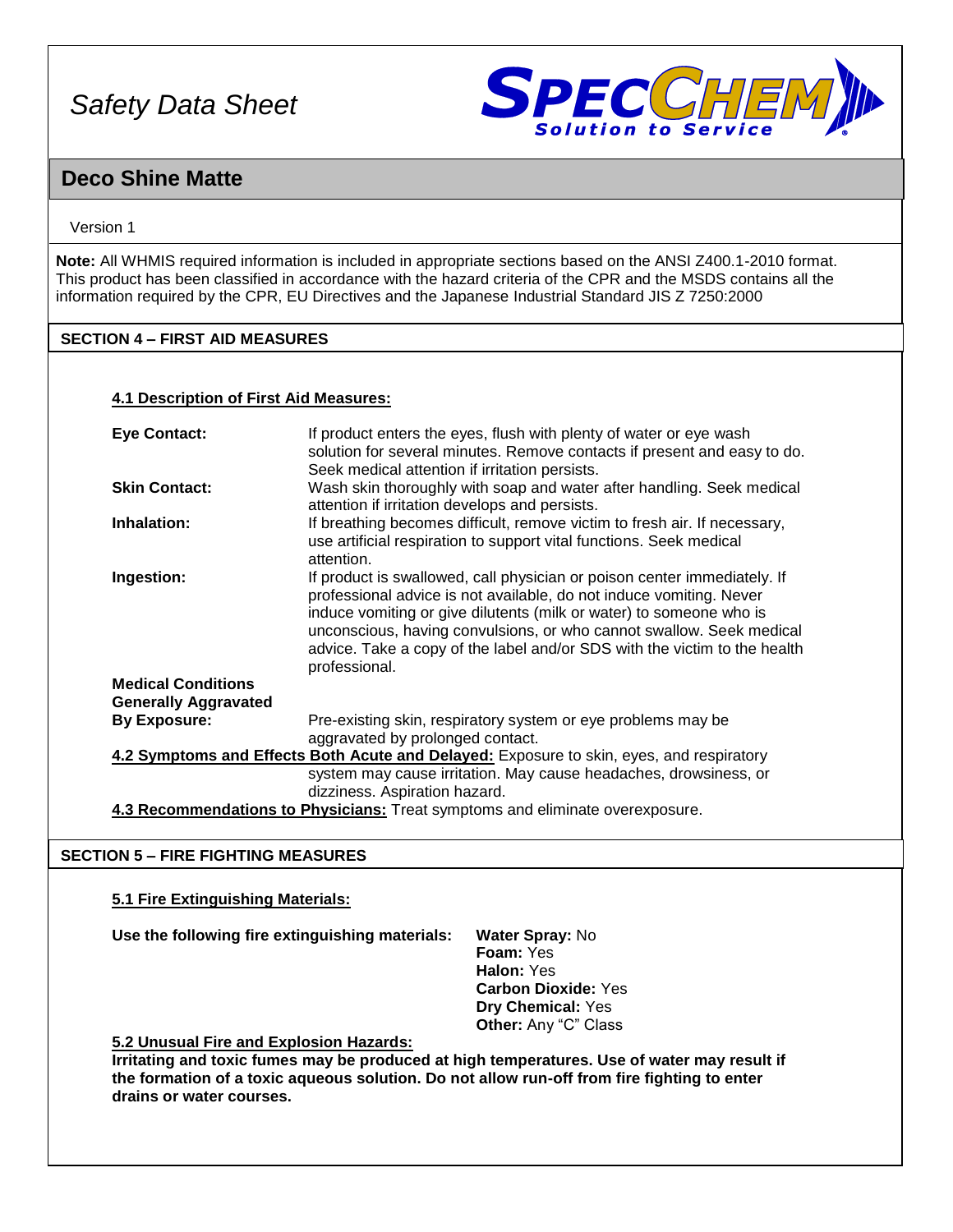

## **Deco Shine Matte**

## Version 1

Explosive Sensitivity to Mechanical Impact: No Explosive Sensitivity to Static Discharge: No

## **5.3 Special Fire-Fighting Procedures:**

- Incipient fire responders should wear eye protection.
- Structural firefighters must wear Self-Contained Breathing Apparatus (SCBA) and full protective equipment.
- Isolate materials not yet involved in the fire and protect personnel.
- Move containers from fire area if this can be done without risk; otherwise, cool with carefully applied water spray.
- If possible, prevent run-off water from entering storm drains, bodies of water, or other environmentally sensitive areas.



## **SECTION 6 – ACCIDENTAL RELEASE MEASURES (STEPS FOR SPILLS)**

#### **6.1 Personal Precautions, Protective Equipment and Emergency Procedures:**

Use cautious judgment when cleaning up spill. Wear suitable protective clothing, gloves, and eye/face protection.

#### **6.2 Environmental Precautions:**

Construct a dike to prevent spreading. Keep out of sewers, storm drains, surface waters, and soils.

## **6.3 Spill and Leak Response:**

#### **Small Spills:**

- Collect material via broom or mop. Place in tightly sealed containers for proper disposal.
- Approach spill areas with caution.
- If liquid was introduced, create a dike or trench to contain material.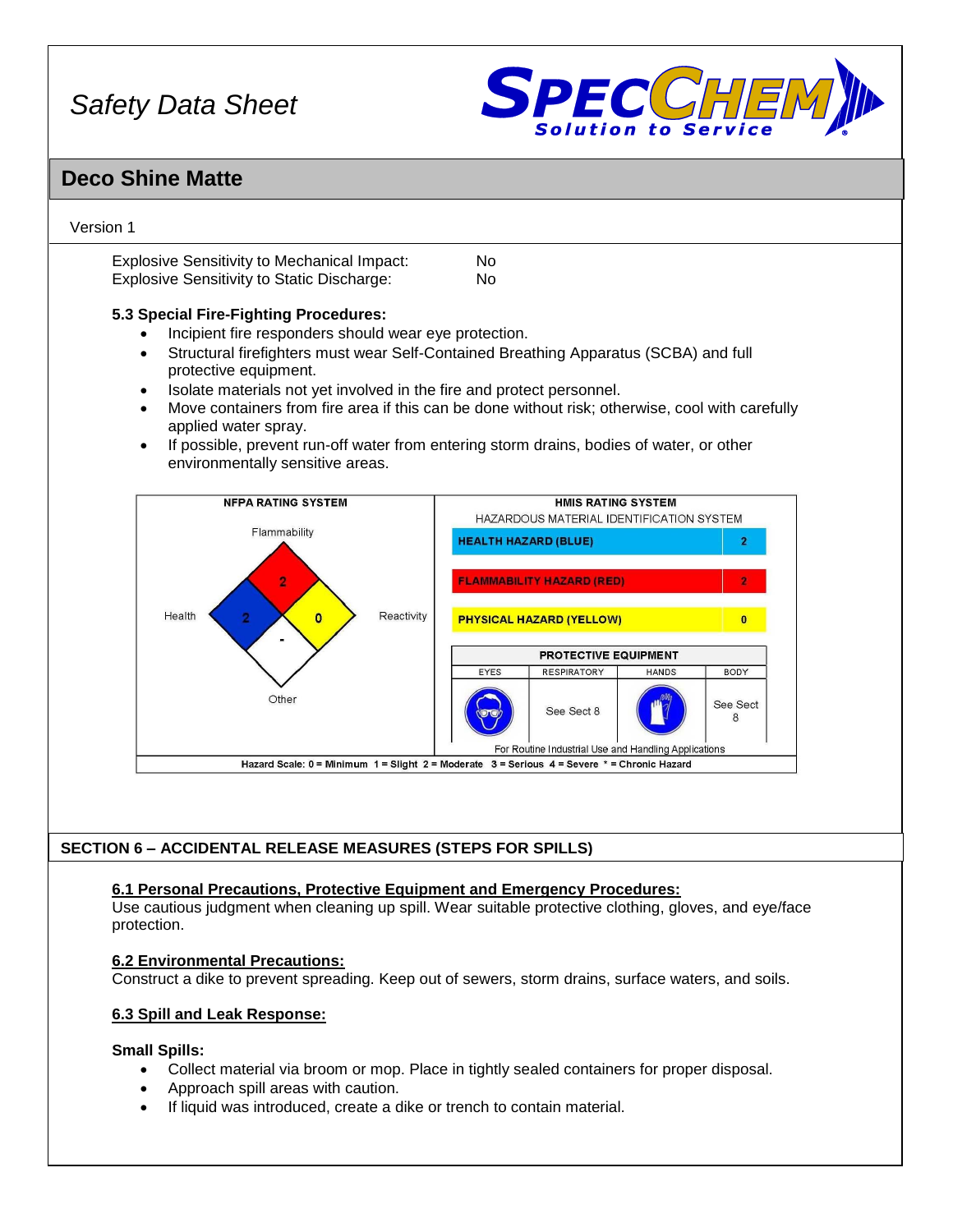

## **Deco Shine Matte**

### Version 1

• Soak up with absorbent material such as clay, sand or other suitable non-reactive material.

### **Large Spills:**

- Place in leak-proof containers. Seal tightly for proper disposal.
- Dispose of in accordance with U.S. Federal, State, and local hazardous waste disposal regulations and those of Canada and its Provinces, those of Australia, Japan and EU Member States (see Section 13, Disposal Considerations).

## **SECTION 7 - HANDLING AND STORAGE**

### **7.1 Precautions for Safe Handling:**

To prevent eye contact under the foreseeable conditions of use, wear appropriate safety eyewear. When handling, do not eat, drink, or smoke. Wash thoroughly after handling. Do not handle or store near heat, sparks, or flame.

### **7.2 Storage and Handling Practices:**

Keep away from incompatible materials. Keep container closed when not in use and store in well ventilated area.

#### **7.3 Specific Uses:**

Premium gloss & durability exterior sealer.

## **SECTION 8 – EXPOSURE CONTROLS / PERSONAL PROTECTION**

## **8.1 Exposure Parameters:**

| Ingredients                 | <b>CAS No.</b> | <b>OSHA PEL</b>           | <b>NIOSH PEL</b> |
|-----------------------------|----------------|---------------------------|------------------|
| Aromatic Hydrocarbon        | 64742-95-6     | $2000$ mg/mg <sup>3</sup> | 350 mg/m $3$     |
| <b>Diisodecyl Phthalate</b> | 68515-49-1     | Not Listed                | Not Listed       |

## **8.2 Exposure Controls:**

**Ventilation and Engineering Controls:** Use with adequate ventilation to ensure

exposure levels are maintained below the limits provided above.

*The following information on appropriate Personal Protective Equipment is provided to assist employers in complying with OSHA regulations found in 29 CFR Subpart I (beginning at 1910.132), or standards of EU member states (including EN 149 for respiratory PPE, and EN 166 for face/eye protection), and those of Japan. Please reference applicable regulations and standards for relevant details.*

**Respiratory Protection:** Not required for properly ventilated areas. Maintain airborne contaminant concentrations below guidelines listed above, if applicable. If necessary, use only respiratory protection authorized in the U.S. Federal OSHA Respiratory Protection Standard (29 CFR 1910.134), equivalent U.S. State standards,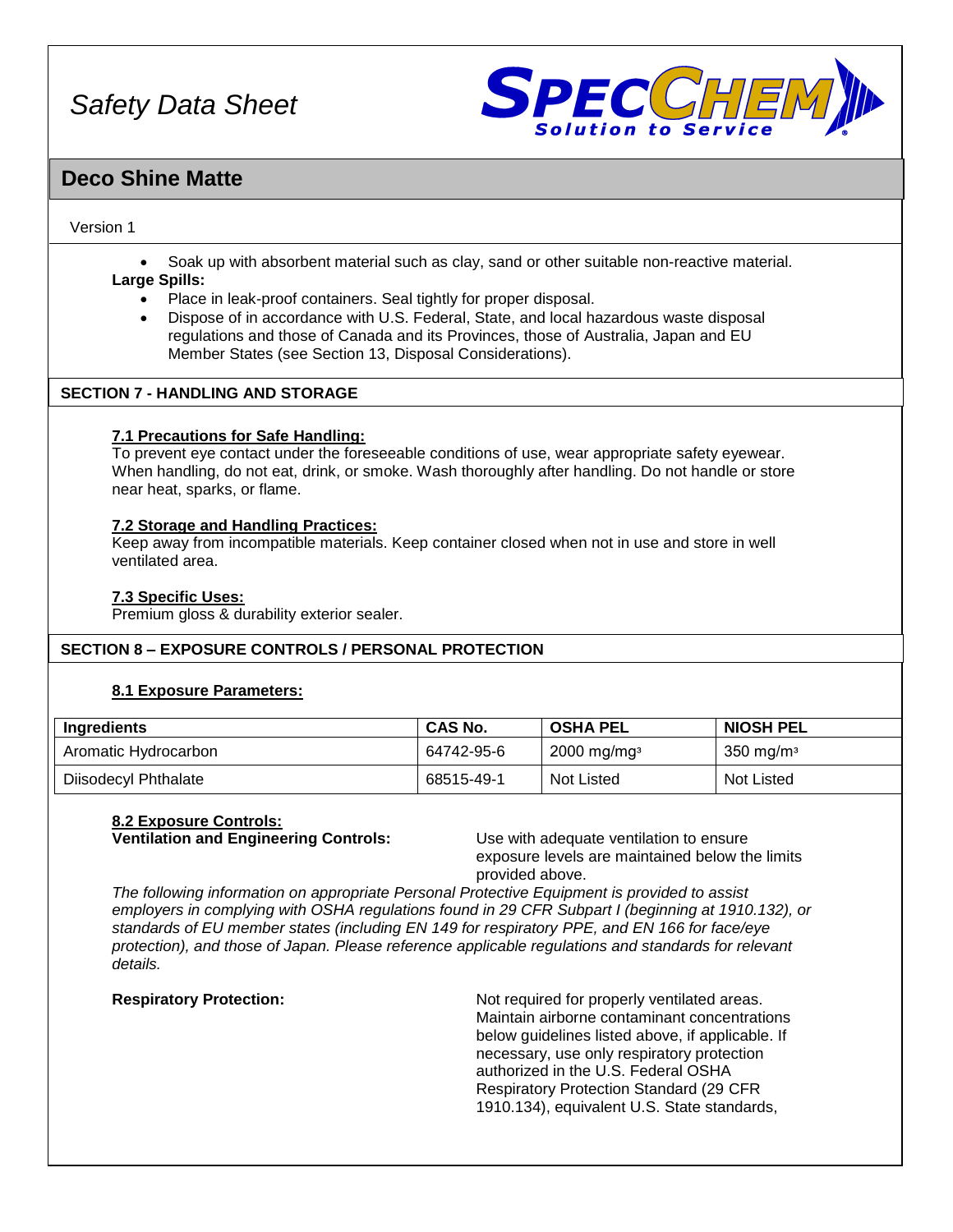

## **Deco Shine Matte**

| Version 1               |                                                                                                                                                                                                                                                                                                                                                                                                                                                                                                       |
|-------------------------|-------------------------------------------------------------------------------------------------------------------------------------------------------------------------------------------------------------------------------------------------------------------------------------------------------------------------------------------------------------------------------------------------------------------------------------------------------------------------------------------------------|
| <b>Eye Protection:</b>  | Canadian CSA Standard Z94.4-93, the<br>European Standard EN149, or EU member<br>states.<br>Safety glasses or goggles are required.<br>If necessary, refer to U.S. OSHA 29 CFR<br>1910.133, Canadian Standards, and the<br>European Standard EN166, Australian                                                                                                                                                                                                                                         |
| <b>Hand Protection:</b> | Standards, or relevant Japanese Standards.<br>Chemical resistant gloves are required to<br>prevent skin contact.<br>If necessary, refer to U.S. OSHA 29 CFR<br>1910.138, the European Standard DIN EN 374,<br>the appropriate Standards of Canada, Australian<br>Standards, or relevant Japanese Standards.                                                                                                                                                                                           |
| <b>Body Protection:</b> | Use body protect appropriate to task being<br>performed.<br>If necessary, refer to appropriate Standards of<br>Canada, or appropriate standards of the EU,<br>Australian Standards, or relevant Japanese<br>Standards. If a hazard of injury to the feet exists<br>due to falling objects, rolling objects, where<br>objects may pierce the soles of the feet or where<br>employee's feet may be exposed to electrical<br>hazards, use foot protection, as described in<br>U.S. OSHA 29 CFR 1910.136. |

## **SECTION 9 – PHYSICAL AND CHEMICAL PROPERTIES**

**9.1 Information on Basic Physical and Chemical Properties:**

**Appearance (Physical State and Color):** Clear liquid **Odor: Aromatic solvent Odor Threshold:** No data available **pH:** No data available **Melting/Freezing Point:** No data available **Boiling Point:** 322°F (161°C) **Flash Point:** 103°F (40°C) **Evaporation Rate:** No data available **Flammability (Solid; Gas):** Not applicable **Upper/Lower Flammability or Explosion Limits:** LEL 0.7%, UFL 7.5% **Vapor Pressure (mm Hg @ 20°C (68° F):** 11 mm Hg 100°F **Vapor Density:** Heavier than air **Relative Density:** No data available **Specific Gravity:** 0.90 **Solubility in Water:** Negligible **Weight per Gallon:** No data available **Partition Coefficient (n-octanol/water):** No data available **Auto-Ignition Temperature:** No data available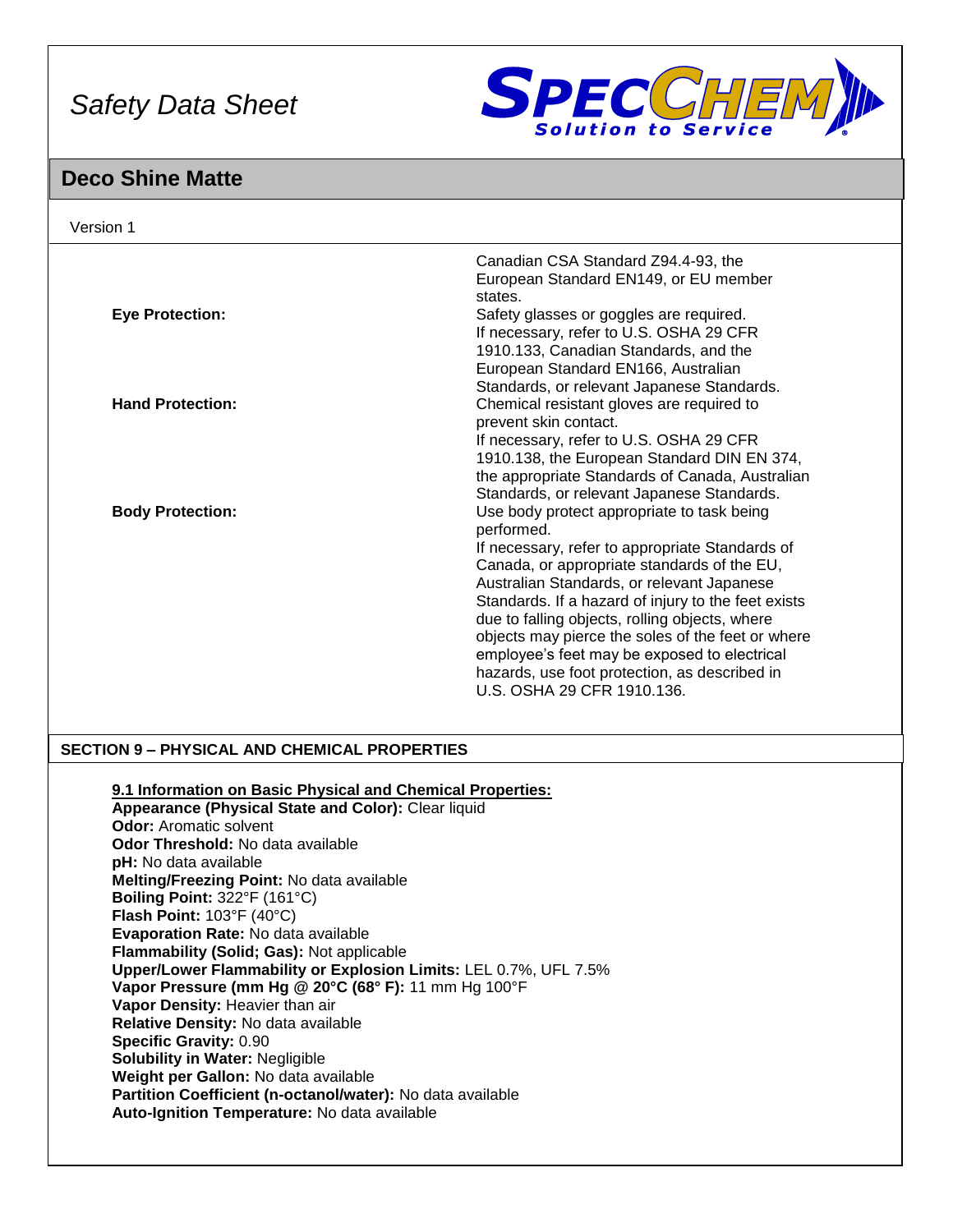

## **Deco Shine Matte**

## Version 1

**Decomposition Temperature:** No data available **Viscosity:** No data available **9.2 Other Information:** No data available

## **SECTION 10 – STABILITY AND REACTIVITY**

| <b>10.1 Reactivity:</b><br>10.2 Stability:                                | This product is not reactive.<br>Stable under conditions of normal storage and use. |
|---------------------------------------------------------------------------|-------------------------------------------------------------------------------------|
| 10.3 Possibility of Hazardous Reactions: Will not occur.                  |                                                                                     |
| <b>10.4 Conditions to Avoid:</b>                                          | Avoid excessive temperatures, exposure to sunlight, sources                         |
|                                                                           | of ignition.                                                                        |
| <b>10.5 Incompatible Substances:</b>                                      | Strong oxidizing agents.                                                            |
| 10.6 Hazardous Decomposition Products: Carbon monoxide and dioxide smoke. |                                                                                     |

## **SECTION 11 – TOXICOLOGY INFORMATION**

| 11.1 Information on Toxicological Effects:                                                                                                              |            |                                                                                                                                                                                                                                                                                                                                                                                                                                                                     |                          |  |
|---------------------------------------------------------------------------------------------------------------------------------------------------------|------------|---------------------------------------------------------------------------------------------------------------------------------------------------------------------------------------------------------------------------------------------------------------------------------------------------------------------------------------------------------------------------------------------------------------------------------------------------------------------|--------------------------|--|
| <b>Toxicity Data:</b>                                                                                                                                   |            |                                                                                                                                                                                                                                                                                                                                                                                                                                                                     |                          |  |
| Aromatic Hydrocarbon                                                                                                                                    | 64742-95-6 | LD50 Dermal - Rabbit                                                                                                                                                                                                                                                                                                                                                                                                                                                | $>2000$ mg/kg            |  |
|                                                                                                                                                         |            | LC50 Inhalation - Rat                                                                                                                                                                                                                                                                                                                                                                                                                                               | 10,00 mg/mg <sup>3</sup> |  |
| <b>Suspected Cancer Agent:</b><br>Irritancy:<br><b>Sensitization to the Product:</b><br><b>Germ Cell Mutagenicity:</b><br><b>Reproductive Toxicity:</b> |            | Ingredients within this product are found on one or more of the<br>following lists: FEDERAL OSHA Z LIST, NTP, IARC, or<br>CAL/OSHA and therefore are considered to be cancer-causing<br>agents by these agencies.<br>Skin and respiratory irritant.<br>This product is not expected to cause skin sensitization.<br>This product contains ingredients that are suspected to be a<br>germ cell mutagenic.<br>This product is not expected to be a human reproductive |                          |  |

## **SECTION 12 – ECOLOGICAL INFORMATION**

### **12.1 Toxicity:**

|                                                                                                                                                                                                                                                                  |            | $LC50 - Fish$                                                                                                                                                                                                                                | $9.2 \text{ mg/l} - 96 \text{h}$ |
|------------------------------------------------------------------------------------------------------------------------------------------------------------------------------------------------------------------------------------------------------------------|------------|----------------------------------------------------------------------------------------------------------------------------------------------------------------------------------------------------------------------------------------------|----------------------------------|
| Aromatic Hydrocarbon<br>64742-95-6                                                                                                                                                                                                                               |            | $EC50 - Algae$                                                                                                                                                                                                                               | $3.3 \text{ mg/l}$               |
|                                                                                                                                                                                                                                                                  | 68515-49-1 | LC50 - Rainbow Trout                                                                                                                                                                                                                         | $>0.62$ mg/l $-$ 96h             |
| Diisodecyl Phthalate                                                                                                                                                                                                                                             |            | EC-50 - Water Flea                                                                                                                                                                                                                           | $>0.02$ mg/l $-48h$              |
| 12.2 Persistence and Degradability:<br><b>12.3 Bioaccumulative Potential:</b><br>12.4 Mobility in Soil:<br>12.5 Results of PBT and vPvB Assessment: No specific data available on this product.<br>12.6 Other Adverse Effects:<br>12.7 Water Endangerment Class: |            | No specific data available on this product.<br>No specific data available on this product.<br>No specific data available on this product.<br>No data available<br>At present, there are no ecotoxicological assessments<br>for this product. |                                  |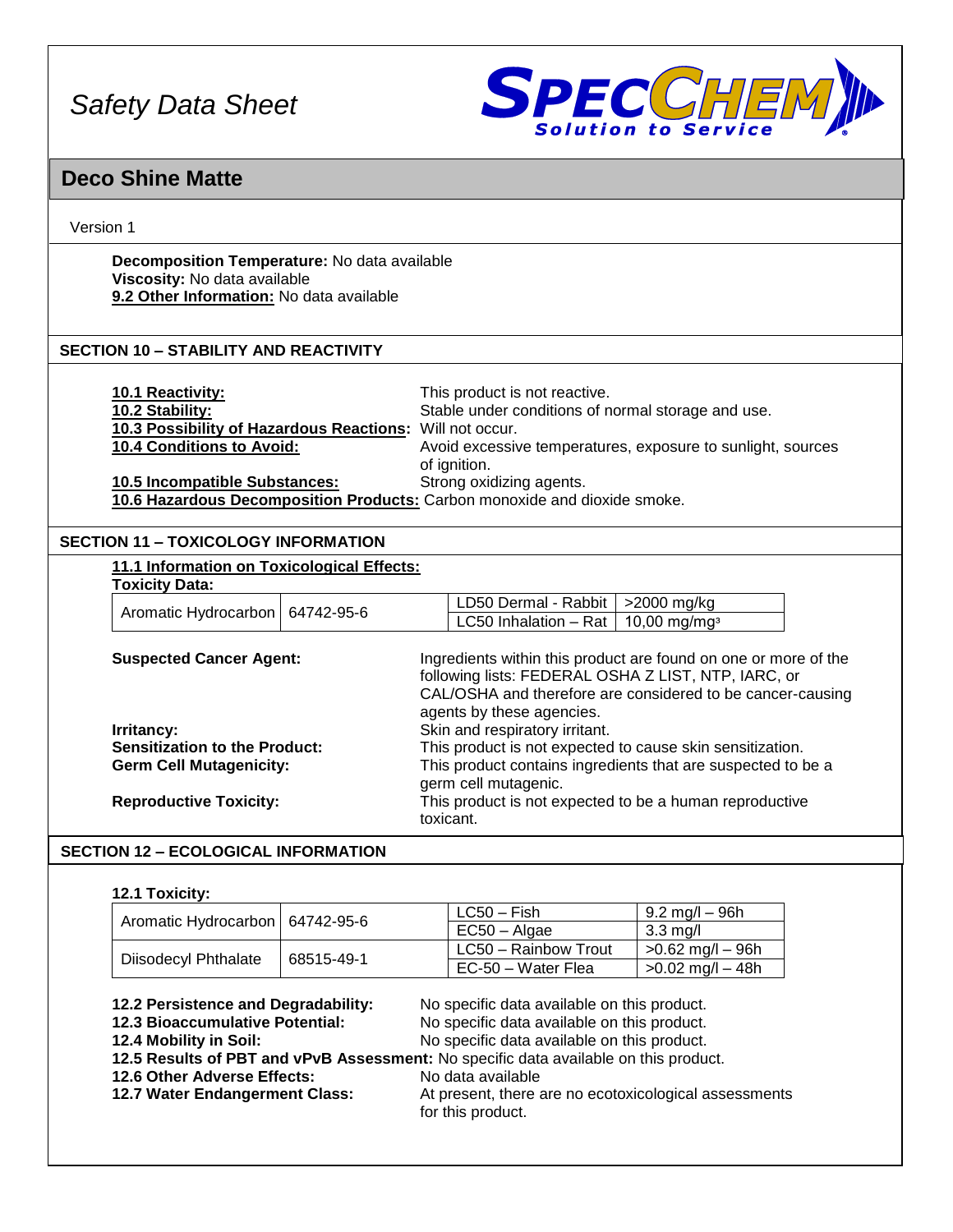

## **Deco Shine Matte**

Version 1

## **SECTION 13 – DISPOSAL CONSIDERATIONS**

**13.1 Waste Treatment Methods:** Waste disposal must be in accordance with appropriate U.S. Federal, State, and local regulations, those of Australia, EU Member States and Japan.<br>Not determined

**13.2 EU Waste Code:** 

## **SECTION 14 - TRANSPORTATION INFORMATION**

**14.4 International Air Transport Association** 

**14.5 International Maritime Organization** 

**Shipping Information (IMO):**

**EMS-No:** 

| 14.1 U.S. Department of Transportation (DOT) Shipping Regulations:                                    |                                                 |  |  |  |
|-------------------------------------------------------------------------------------------------------|-------------------------------------------------|--|--|--|
| This product is classified (per 49 CFR 172.101) by the U.S. Department of Transportation, as follows. |                                                 |  |  |  |
| <b>UN Identification Number:</b>                                                                      | UN1268                                          |  |  |  |
| <b>Proper Shipping Name:</b>                                                                          | Petroleum distillates, n.o.s (contains Aromatic |  |  |  |
|                                                                                                       | Hydrocarbon)                                    |  |  |  |
| <b>Hazard Class Number and Description:</b>                                                           | Class 3 - Combustible Liquid                    |  |  |  |
| <b>Packing Group:</b>                                                                                 | Ш                                               |  |  |  |
| <b>DOT Label(s) Required:</b>                                                                         | Combustible Liquid                              |  |  |  |
| <b>North American Emergency</b>                                                                       |                                                 |  |  |  |
| <b>Response Guidebook Number:</b>                                                                     | 128                                             |  |  |  |
| <b>14.2 Environmental Hazards:</b>                                                                    |                                                 |  |  |  |

**Marine Pollutant: The components of this product are designated by the Marine Pollutant:** Department of Transportation to be Marine Pollutants (49 CFR 172.101, Appendix B). **14.3 Special Precaution for User:** None

This product is considered as dangerous goods.

**UN Identification Number:** UN1268 **Proper Shipping Name: Proper Shipping Name:** Petroleum distillates, n.o.s (contains Aromatic Hydrocarbon) Hazard Class Number and Description: Class 3 – Flammable Liquids **Packing Group:** III

**Special Notes:** The flash point for this material is greater than 100 F (38 C). Therefore, in accordance with 49 CFR 173.150(f) non-bulk containers (<450L or <119 gallon capacity) of this material may be shipped as nonregulated when transported solely by land, as long as the material is not a hazardous waste, a marine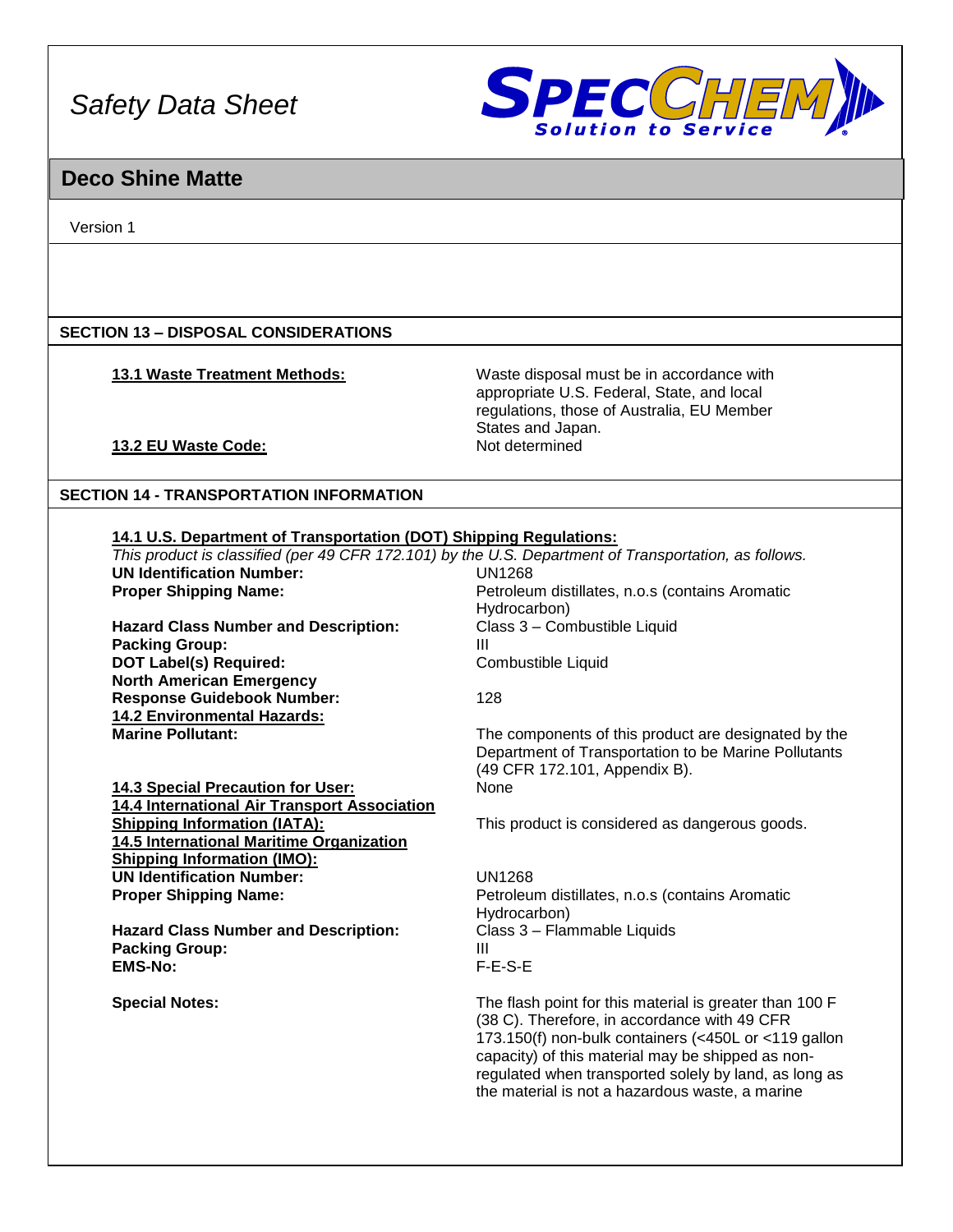

## **Deco Shine Matte**

Version 1

pollutant, or specifically listed as a hazardous substance.

## **SECTION 15 – REGULATORY INFORMATION**

#### **15.1 Safety, Health and Environmental Regulations Specific for the Substance or Mixture:** United States Regulations:

## **U.S. SARA Reporting Requirements:**

The components of this product are not subject to the reporting requirements of Sections 302, 304, and 313 of Title III of the Superfund Amendments and Reauthorization Act.

#### **U.S. SARA 311/312:**

Acute Health: Yes; Chronic Health: Yes; Fire: Yes; Reactivity; No

## **U.S. CERCLA Reportable Quantity:**

Not applicable

## **U.S. TSCA Inventory Status:**

The components of this product are listed on the TSCA Inventory or are exempted from listing. **Other U.S. Federal Regulations:**

None known

**California Safe Drinking Water and Toxic Enforcement Act (Proposition 66):**

This product does not contain ingredients on the Proposition 65 Lists.

## **15.2 Canadian Regulations:**

#### **Canadian DSL/NDSL Inventory Status:**

Components are DSL Listed, NDSL Listed and/or are exempt from listing

#### **Other Canadian Regulations:**

Not applicable

## **Canadian Environmental Protection Act (CEPA) Priorities Substances Lists:**

This product has been classified in accordance with the hazard criteria of the Controlled Products Regulations and the MSDS contains all of the information required by those regulations.

## **Canadian WHMIS Classification and Symbols:**

This product is Class B2, Flammable Liquid, and D2B, Materials causing other toxic effects, per WHMIS Controlled Product Regulations.



## **15.3 European Economic Community Information:**

This product meets the definition of a hazardous substance or preparation as defined by the European Union Council Directives 67/548/EEC, 1999/45/EC, 1272/2008/EC and subsequent Directives. See Section 2 for Details.

#### **Chemical Safety Assessment:**

No Chemical Safety Assessment has been carried out for this substance/mixture by the supplier. **15.4 Australian Information for Product:**

Components of this product are listed on the International Chemical Inventory list. **15.5 Japanese Information for Product:**